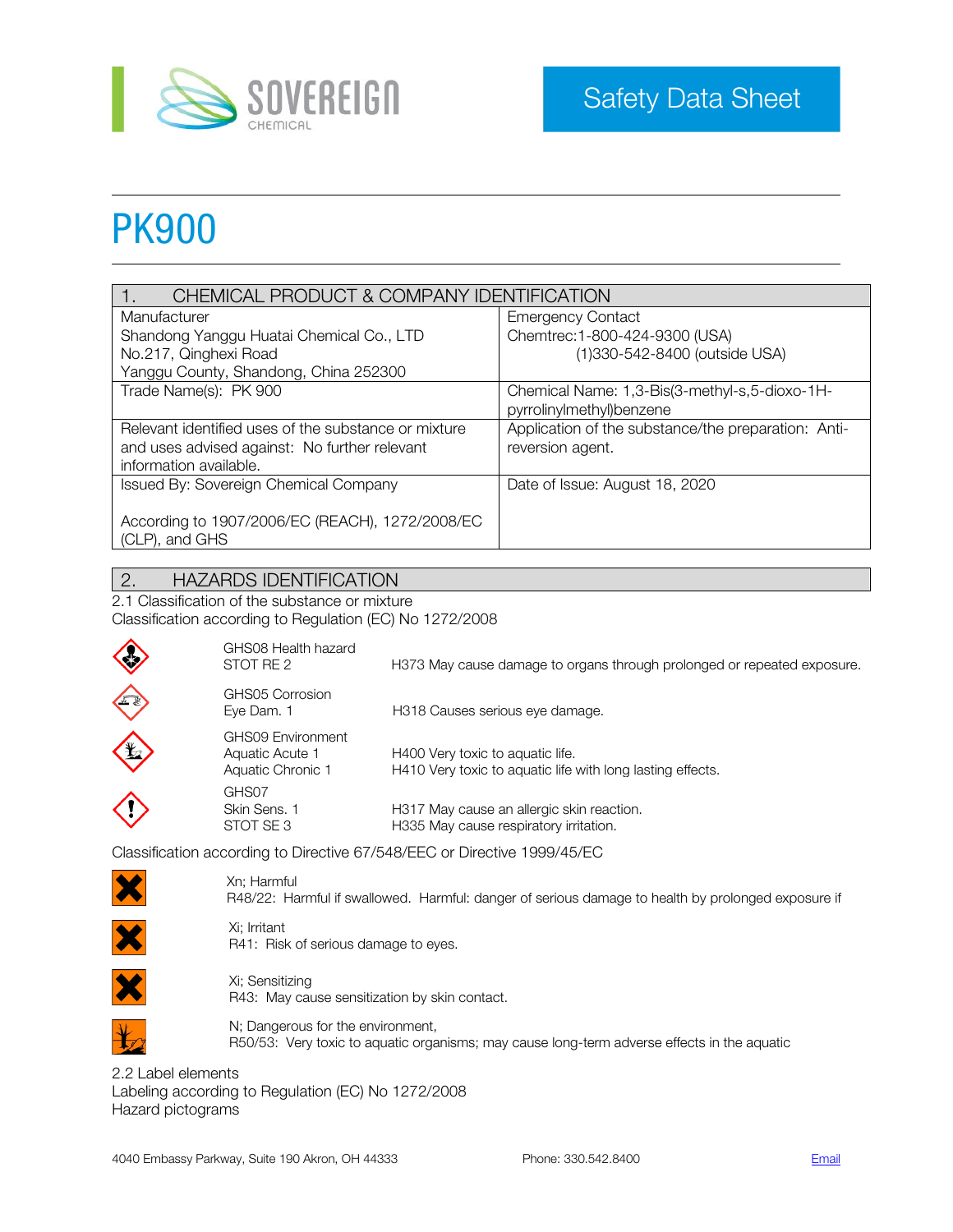



GHS05 GHS07 GHS08 GHS09

Signal word: Danger

Hazard-determining components of labeling: ziram (ISO

Hazard statements

| Hazaru statements        |                                                                             |
|--------------------------|-----------------------------------------------------------------------------|
| H <sub>3</sub> 18        | Causes serious eye damage.                                                  |
| H <sub>3</sub> 17        | May cause an allergic skin reaction.                                        |
| H <sub>373</sub>         | May cause damage to organs through prolonged or repeated exposure.          |
| H410                     | Very toxic to aquatic life with long lasting effects.                       |
| Precautionary statements |                                                                             |
| P <sub>260</sub>         | Do not breathe dust/fume/gas/mist/vapors/spray.                             |
| P <sub>272</sub>         | Contaminated work clothing should not be allowed out of the workplace.      |
| P273                     | Avoid release to the environment.                                           |
| P <sub>264</sub>         | Wash thoroughly after handling.                                             |
| P <sub>280</sub>         | Wear protective gloves/protective clothing/eye protection/face protection.  |
| P302+P352                | IF ON SKIN: Wash with plenty of soap and water.                             |
| P305+P351+P338           | IF IN EYES: Rinse cautiously with water for several minutes. Remove contact |
|                          | lenses, if present and easy to do. Continue rinsing.                        |
| P310                     | Immediately call a POISON CENTER or doctor/physician.                       |
| P314                     | Get medical advice/attention if you feel unwell.                            |
| P333+P313                | If skin irritation or rash occurs: Get medical advice/attention.            |
| P363                     | Wash contaminated clothing before reuse.                                    |
| P391                     | Collect spillage.                                                           |
| P <sub>501</sub>         | Dispose of contents/container in accordance with                            |
|                          | local/regional/national/international regulations.                          |

#### 3. COMPOSITION/INFORMATION ON INGREDIENTS

3.1 Substances Dangerous components

| Darigerous corriporients |                                                                                                                |              |  |  |
|--------------------------|----------------------------------------------------------------------------------------------------------------|--------------|--|--|
| CAS: 119462-56-5         | 1,3-Bis(3-methyl-s,5-dioxo-1H-pyrrolinylmethyl)benzene                                                         | ≥85.0%       |  |  |
| EC No: 412-570-1         | <b>X</b> Xn R48/22; $\overline{\text{X}}$ Xi R41; $\overline{\text{X}}$ X1 43; $\overline{\text{X}}$ N R 50/53 |              |  |  |
|                          | $\circledast$ STOT RE 2, H373; $\circledast$ H318; $\circledast$ STOT SE 3, H335, H317; $\circledast$ H400,    |              |  |  |
|                          | H410                                                                                                           |              |  |  |
| CAS: 2170-03-8           |                                                                                                                | $1.9 -$      |  |  |
| EC No: 218-518-2         | 2-Methylenesuccinicanhydride                                                                                   | 2.5%         |  |  |
| CAS: 498-23-7            |                                                                                                                |              |  |  |
| EC No: 207-858-7         | Citraconic Acid                                                                                                | $\leq 0.1\%$ |  |  |
| CAS No: 1477-55-0        |                                                                                                                |              |  |  |
| EC No: 216-032-5         | 1,3-Benzenedimethanamine                                                                                       | $\leq 0.1\%$ |  |  |

# 4. FIRST AID MEASURES

4.1 Description of first aid measures General information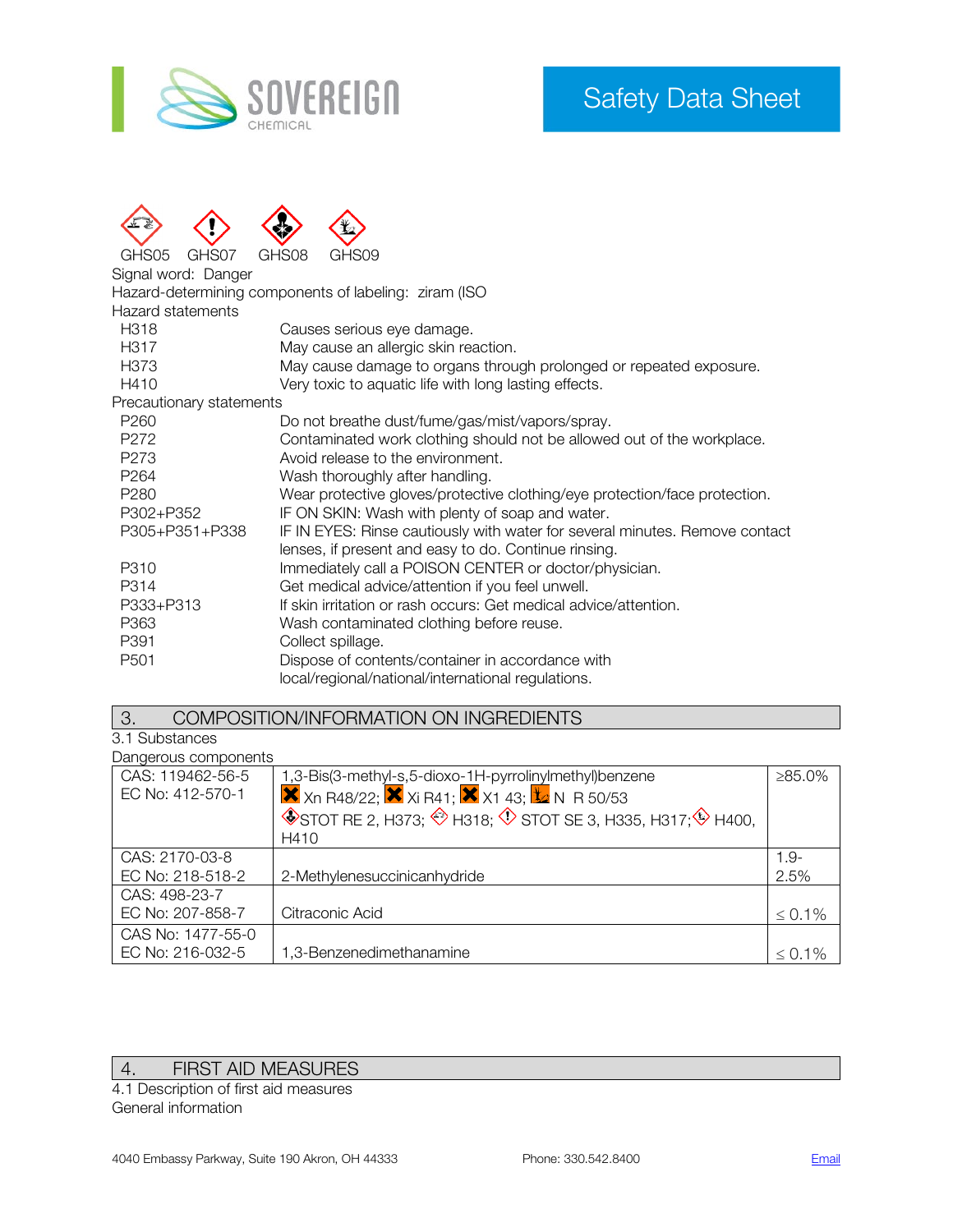

 Immediately remove any clothing soiled by the product. After inhalation Remove from exposure and move to fresh air immediately. In case of irregular breathing or respiratory arrest provide artificial respiration. After skin contact Immediately wash with water and soap and rinse thoroughly. If skin irritation continues, consult a doctor. After eye contact Remove contact lenses if worn. Rinse opened eye for several minutes under running water. Then consult a doctor. After swallowing Do not induce vomiting; call for medical help immediately. Never give anything by mouth to an unconscious person. Get medical aid immediately. 4.2 Most important symptoms and effects, both acute and delayed May cause an allergic skin reaction.

Causes serious eye damage.

May cause damage to organs through prolonged or repeated exposure.

4.3 Indication of any immediate medical attention and special treatment needed If skin irritation or rash occurs, get medical advice/attention.

#### 5. FIRE FIGHTING MEASURES

5.1 Extinguishing media

Suitable extinguishing agents

 Use extinguishing agents appropriate for surrounding materials. For safety reasons unsuitable extinguishing agents: None.

5.2 Special hazards arising from the substance or mixture: During heating or in case of fire poisonous gases are produced.

5.3 Advice for firefighters

Protective equipment

 Wear self-contained respiratory protective device. Wear fully protective suit.

## 6. ACCIDENTAL RELEASE MEASURES

6.1 Personal precautions, protective equipment and emergency procedures Use respiratory protective device against the effects of fumes/dust/aerosol. Wear protective equipment. Keep unprotected persons away. Avoid dust formation. Avoid breathing vapors/mist/gas. Ensure adequate ventilation

6.2 Environmental precautions

Inform respective authorities in case of seepage into water course or sewage system.

Do not allow to enter sewers/ surface or ground water.

Do not allow to penetrate the ground/soil.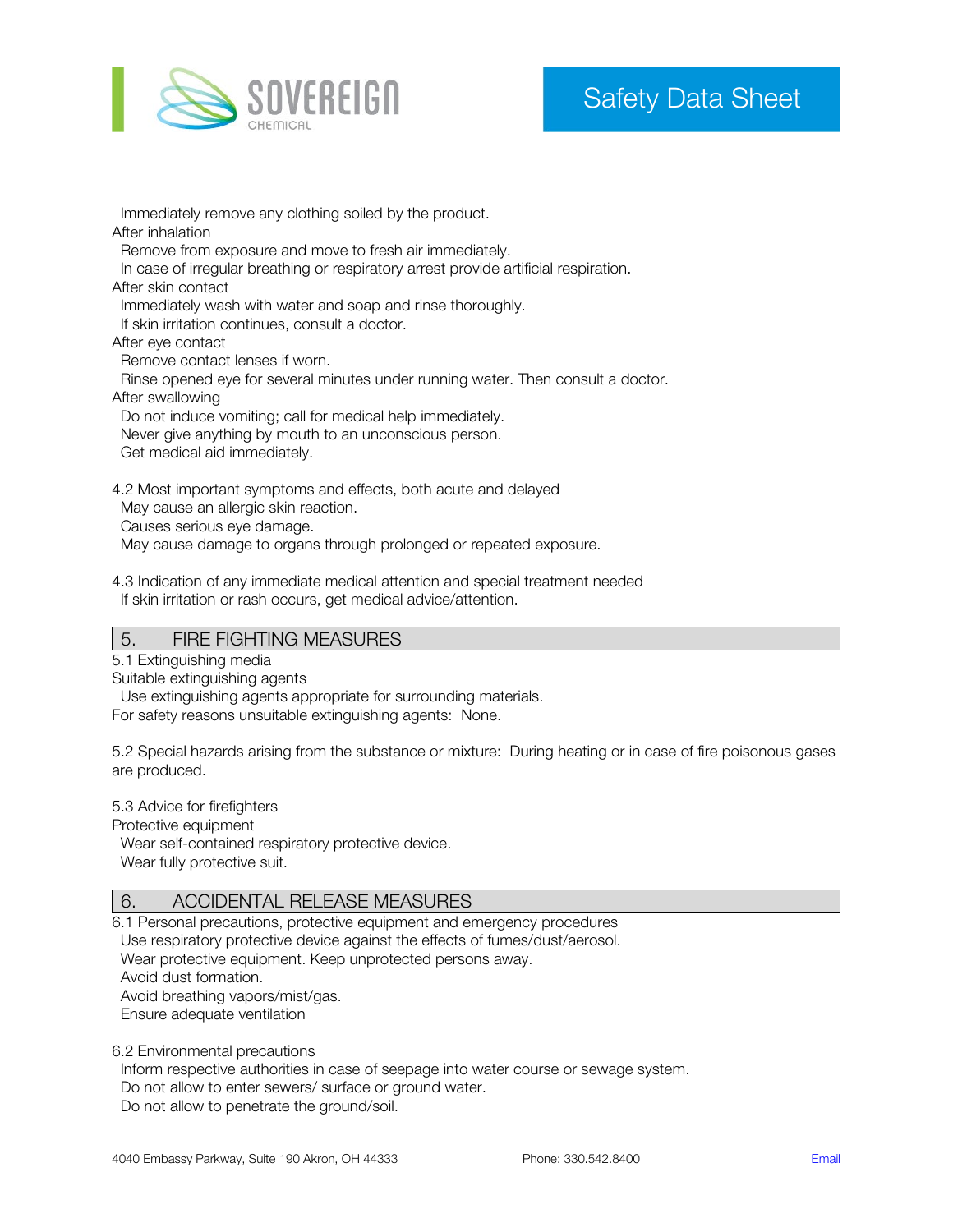

6.3 Methods and material for containment and cleaning up Pick up mechanically. Dispose contaminated material as waste according to item 13. Ensure adequate ventilation. 6.4 Reference to other sections See Section 7 for information on safe handling. See Section 8 for information on personal protection equipment.

See Section 13 for disposal information.

#### 7. HANDLING AND STORAGE

7.1 Precautions for safe handling

Do not ingest.

Do not breathe dust.

Wear suitable protective clothing.

Ensure good ventilation/exhaustion at the workplace.

Open and handle receptacle with care.

Prevent formation of dust.

Do not eat, drink and smoke in work areas.

Wash hands after use.

Remove contaminated clothing and protective equipment before entering eating areas.

Information about fire and explosion protection: Keep respiratory protective device available.

7.2 Conditions for safe storage, including any incompatibilities Storage

Requirements to be met by storerooms and receptacles

Provide ventilation for receptacles.

Store in a cool location.

Information about storage in one common storage facility

Store away from foodstuffs.

Further information about storage conditions

Store in cool, dry conditions in well-sealed receptacles.

Store receptacle in a well-ventilated area.

Keep container tightly sealed

7.3 Specific end use(s): No further relevant information available.

#### 8. EXPOSURE CONTROLS - PERSONAL PROTECTION

Additional information about design of technical facilities: No further data; see section 7.

8.1 Control parameters

Ingredients with limit values that require monitoring at the workplace: Not required.

DNELs: No further relevant information available.

PNECs: No further relevant information available.

Additional information: The lists valid during the making were used as basis.

8.2 Exposure controls

Personal protective equipment

General protective and hygienic measures

Keep away from foodstuffs, beverages and feed.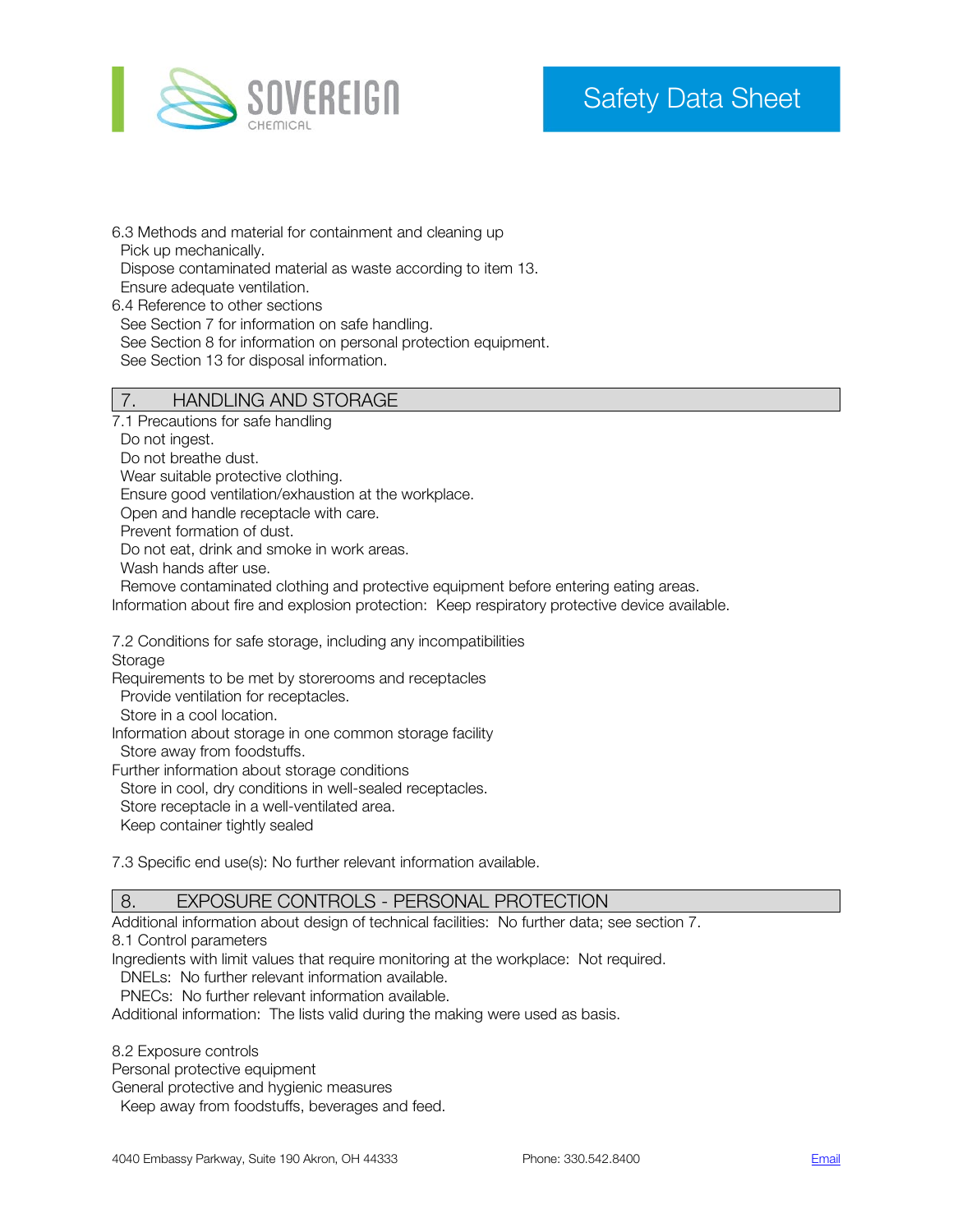

 Immediately remove all soiled and contaminated clothing. Wash hands before breaks and at the end of work. Store protective clothing separately. Do not inhale gases / fumes / aerosols. Avoid contact with the eyes and skin. Respiratory protection



Dust protection mask if there is a risk of dust formation.

Protection of hands



Protective gloves

 The glove material has to be impermeable and resistant to the product/ the substance/ the preparation. Due to missing tests no recommendation to the glove material can be given for the product/ the preparation/ the chemical mixture.

 Selection of the glove material on consideration of the penetration times, rates of diffusion and the degradation.

Material of gloves

Nitrile rubber, NBR

 The selection of the suitable gloves does not only depend on the material, but also on further marks of quality and varies from manufacturer to manufacturer.

Penetration time of glove material

 The exact break through time has to be found out by the manufacturer of the protective gloves and has to be observed.

Eye protection

Safety glasses

Body protection: Wear normal working clothing.

Limitation and supervision of exposure into the environment: No further relevant information available. Risk management measures

See Section 7 for additional information.

No further relevant information available.

#### 9. PHYSICAL AND CHEMICAL PROPERTIES

9.1 Information on basic physical and chemical properties

General Information

| Appearance                                                         | Change in Condition                                       |
|--------------------------------------------------------------------|-----------------------------------------------------------|
| Form: Powder.                                                      | Melting Point/Melting Range: Undetermined.                |
| Color: Off-white.                                                  | Boiling Point/Boiling Range: > 280° C                     |
| Odor: Not available.                                               | Octanol/Water Partition Coefficient: log Pow = 2.22       |
| Odor threshold: Not determined.                                    | pH Value: Not applicable.                                 |
| Vapor pressure: $5 \times 10^{-8}$ kPa at $25^{\circ}$ C           | Flash point: 257° C (closed cup)                          |
| Density at 20 $^{\circ}$ C: 1.66 g/cm <sup>3</sup> .               | Flammability (solid, gaseous): Non-flammable.             |
| Relative density: 1.269.                                           | Ignition temperature: Not self-igniting prior to melting. |
| Vapor density: Not applicable.                                     | Decomposition temperature: Not determined.                |
| Evaporation rate: Not applicable.                                  | Self-igniting: Not determined.                            |
| Solubility in / Miscibility with water: 40.8 mg.L <sup>-1</sup> at | Danger of explosion: Product does not present an          |
| $20^{\circ}$ C.                                                    | explosion hazard.                                         |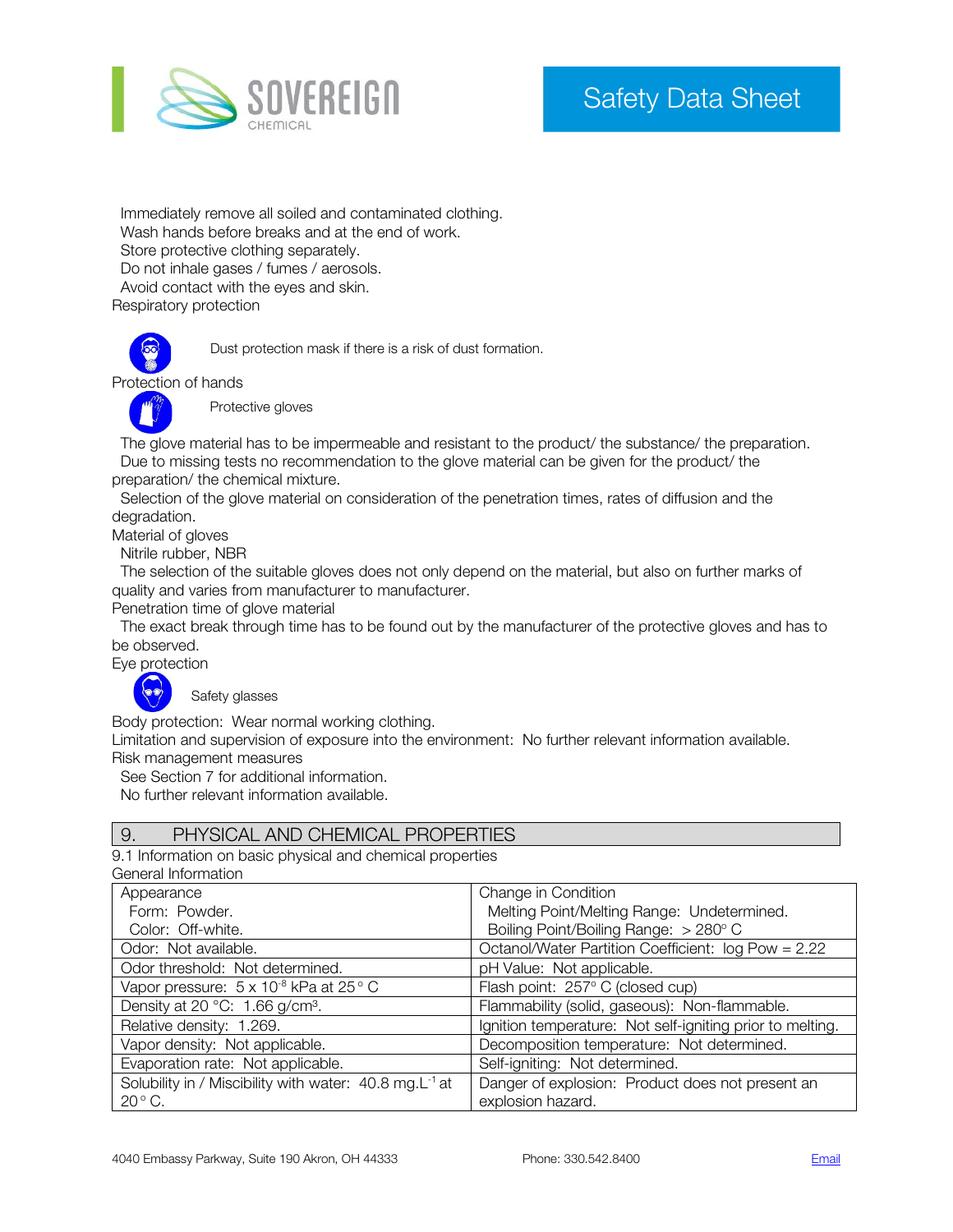

| Viscosity                  | Explosion limits       |
|----------------------------|------------------------|
| Dynamic: Not applicable.   | Lower: Not determined. |
| Kinematic: Not applicable. | Upper: Not determined. |

9.2 Other information: No further relevant information available.

| 10. | STABILITY AND REACTIVITY |
|-----|--------------------------|
|     |                          |

10.1 Reactivity

10.2 Chemical stability

Thermal decomposition/conditions to be avoided: No decomposition if used and stored according to specifications.

10.3 Possibility of hazardous reactions No dangerous reactions known.

10.4 Conditions to avoid Incompatible materials. Dust generation Exposure to air Excess to heat

10.5 Incompatible materials: No further relevant information available.

10.6 Hazardous decomposition products Carbon monoxide and carbon dioxide. Nitrogen oxides

#### 11. TOXICOLOGICAL INFORMATION

11.1 Information on toxicological effects Acute toxicity Acute toxicity

| LD/LC50 values relevant for classification                          |                             |  |  |  |
|---------------------------------------------------------------------|-----------------------------|--|--|--|
| 119462-56-5, 1,3-Bis(3-methyl-s,5-dioxo-1H-pyrrolinylmethyl)benzene |                             |  |  |  |
| Oral                                                                | >2000 mg/kg (rat)<br>I D50. |  |  |  |
| >2000 mg/kg (rabbit)<br>Dermal                                      |                             |  |  |  |
| Inhalative<br>Not available.<br>LC50                                |                             |  |  |  |

Primary irritant effect

On the skin: Not classified.

On the eye: Causes serious eye damage.

**Sensitization** 

May cause an allergic skin reaction.

Germ call mutagenicity: Not classified.

Carcinogenicity: Not classified.

Reproductive toxicity: Not classified.

STOT – single exposure: Not classified.

STOT – repeated exposure: May cause damage to organs through prolonged or repeated exposure.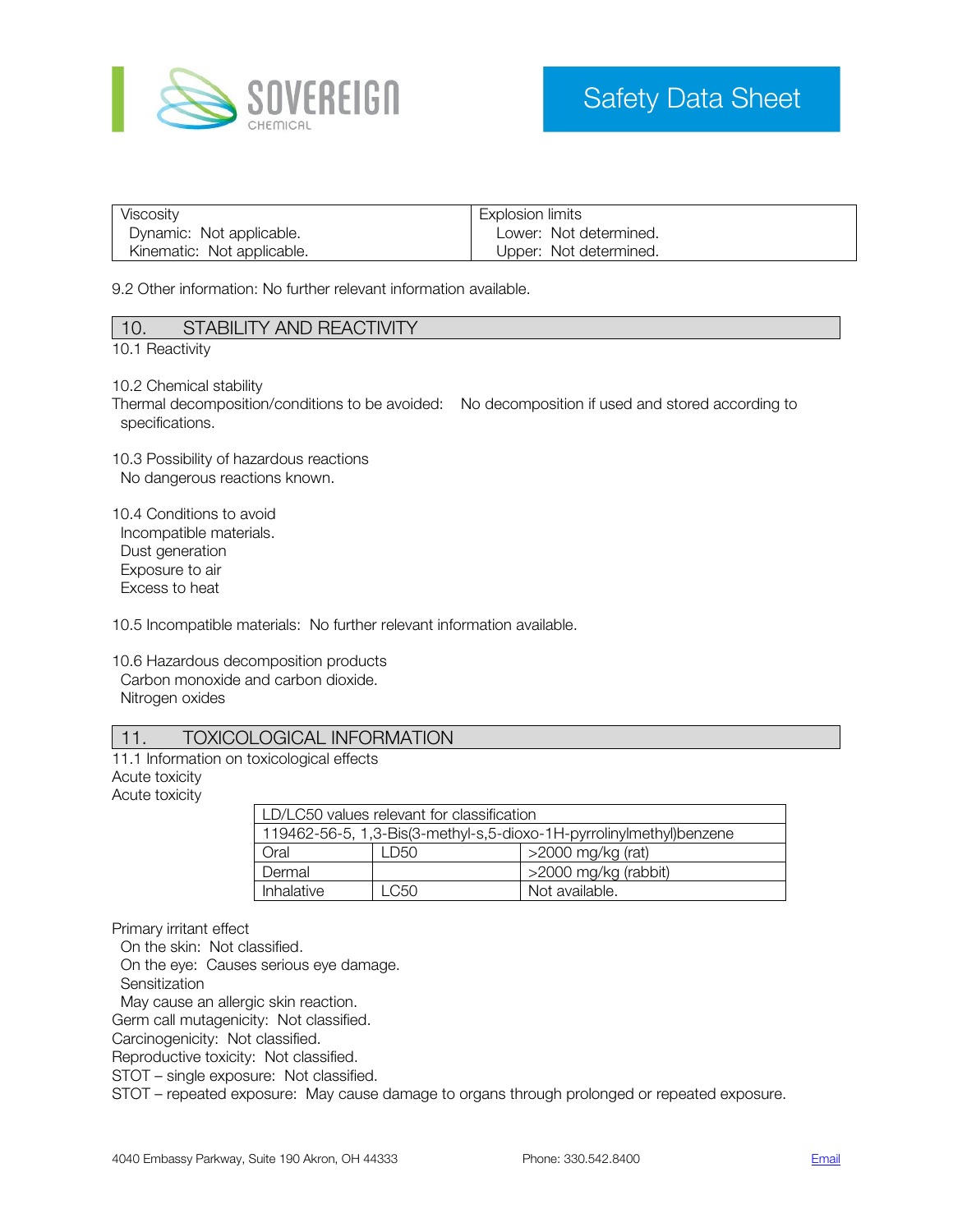

Aspiration hazard: Not classified.

## 12. ECOLOGICAL INFORMATION

12.1 Toxicity

Aquatic toxicity: Toxic for aquatic organisms.

| Acute toxicity   |                            | Time | <b>Species</b> | Method   | Evaluation | Remarks |
|------------------|----------------------------|------|----------------|----------|------------|---------|
| LC50             | $0.17$ ma. L <sup>-1</sup> | 96h  | Fish           | OECD 203 | N/A        | N/A     |
| <b>EC50</b>      | $2.06 \text{ ma.L}^{-1}$   | 48h  | Daphnia        | OECD 202 | N/A        | N/A     |
| EC <sub>50</sub> | N/A                        | 72h. | Algae          | OECD 201 | N/A        | N/A     |

12.2 Persistence and degradability: No further relevant information available.

12.3 Bio-accumulative potential: No further relevant information available.

12.4 Mobility in soil: No further relevant information available.

12.5 Results of PBT and vPvB assessment

PBT: Not applicable.

vPvB: Not applicable.

12.6 Other adverse effects: No further relevant information available.

#### 13. DISPOSAL CONSIDERATIONS

13.1 Waste treatment methods

Recommendation

Chemical waste generators must determine whether a discarded chemical is classified as a hazardous waste. Additionally, waste generators must consult state and local hazardous waste regulations to ensure complete and accurate classification.

Un-cleaned packaging

Recommendation: Disposal must be made according to official regulations.

| <b>TRANSPORTATION INFORMATION</b><br>14.         |                                                                                                                                            |
|--------------------------------------------------|--------------------------------------------------------------------------------------------------------------------------------------------|
| 14.1 UN-Number                                   |                                                                                                                                            |
| DOT, ADR, IMDG, IATA                             | <b>UN3077</b>                                                                                                                              |
| 14.2 UN proper shipping name                     |                                                                                                                                            |
| <b>DOT</b>                                       | ENVIRONMENTALLY HAZARDOUS SUBSTANCE, SOLID, N.O.S.,<br>(1,3-bis(3-methyl-2,5-dioxo-1H-pyrrolinylmethyl)benzene)                            |
| ADR                                              | 3077, ENVIRONMENTALLY HAZRDOUS SUBSTANCE,<br>SOLID, N.O.S. (1,3-bis(3-methyl-2,5-dioxo-1H-<br>pyrrolinylmethyl)benzene)                    |
| <b>IMDG</b>                                      | ENVIRONMENTALLY HAZARDOUS SUBSTANCE, SOLID, N.O.S.<br>(1,3-bis(3-methyl-2,5-dioxo-1H-pyrrolinylmethyl)benzene), MARINE<br><b>POLLUTANT</b> |
| <b>IATA</b>                                      | ENVIRONMENTALLY HAZARDOUS SUBSTANCE, SOLID, N.O.S.<br>(1,3-bis(3-methyl-2,5-dioxo-1H-pyrrolinylmethyl)benzene)                             |
| 14.3 Transport hazard class(es)<br>DOT IMDO IATA |                                                                                                                                            |

DOT, IMDG, IATA